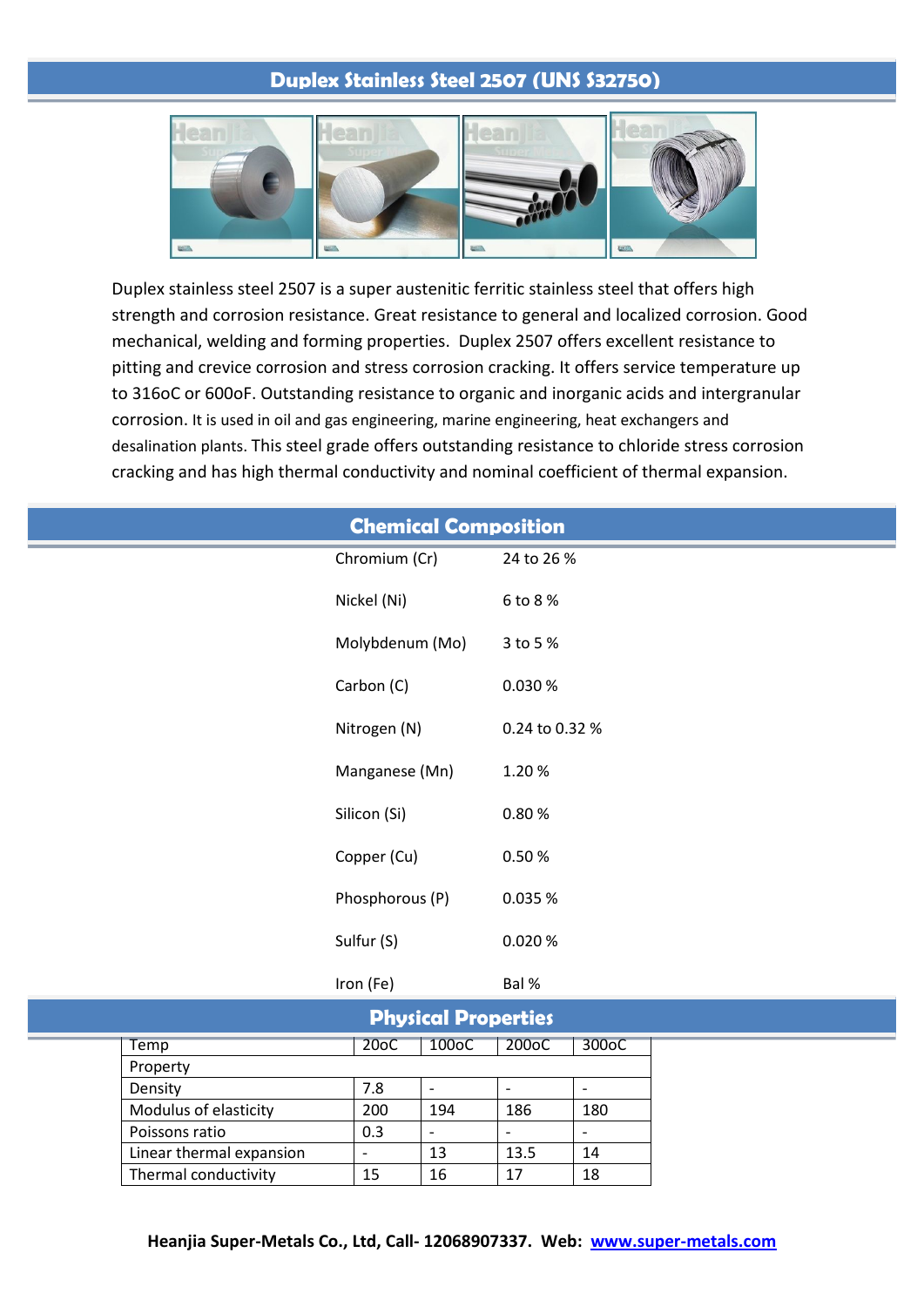| Thermal capacity     | 500  | 53C  | 560  | 5.90 |
|----------------------|------|------|------|------|
| Electric resistivity | 0.80 | 0.85 | 0.90 |      |

## **Mechanical Properties**

The combination of large tensile strength and impact strength with lower coefficient of thermal expansion and large thermal conductivity makes this alloy superior for many applications. The high strength of duplex steel 2507 grade is suitable for using in the structural and mechanical sections. This stainless steel grade is not recommended for using in the operations needing prolonged exposure of wire at the high temperatures exceeding 570oF due to increase in the hardness.

| 0.2% Offset Yield Strength       | 80 ksi     |
|----------------------------------|------------|
| <b>Ultimate Tensile Strength</b> | 116 ksi    |
| 0.1% Offset Yield Strength 0.2%  | 91 ksi     |
| Elongation in 2 inches, %        | 15 %       |
| Hardness Rockwell C              | 32         |
| Impact Energy,                   | 74 ft.-lbs |

| Tensile strength   | 800 to 1000 MPa or 116 to 145 ksi |  |  |  |
|--------------------|-----------------------------------|--|--|--|
| 0.2 % proof stress | 620 to 720 Mpa or 90 to 105 ksi   |  |  |  |
| Elongation %       | 25 %                              |  |  |  |
| Hardness           | 320 Hy10 or 32 HRC                |  |  |  |

#### **Room temperature mechanical properties**

Duplex steel grade 2507 offers high impact strength and is utilized for different applications that are broadly conducted at the temperatures over 570oF due to loss of hardness.

#### **High temperature Impact Strength**

| Temp             | Rp0.2 | Rm  |  |  |
|------------------|-------|-----|--|--|
| $200$ oC         | 400   | 640 |  |  |
| 250 oC           | 380   | 630 |  |  |
| Eatious strongth |       |     |  |  |

#### **Fatigue strength**

|                  | 2304 | 2205 | 2507 | 4404 |
|------------------|------|------|------|------|
| Rp0.2            | 446  | 497  | 565  | 280  |
| Rm               | 689  | 767  | 802  | 578  |
| Fatigue strength | 450  | 510  | 550  | 274  |
|                  |      |      |      |      |

### **Corrosion Resistance**

The concentration of chromium and molybdenum in duplex steel 2507 grade provide superior resistance to corrosion by organic acids such as formic acid, acetic acid and inorganic acids primarily chlorides. In the dilute sulfuric acid consisting of chlorides, 2507 grade offers higher corrosion resistance as compare to 904L alloy. The steel 904L has better alloyed austenitic steel configuration that offers wide resistance to sulfuric acid.